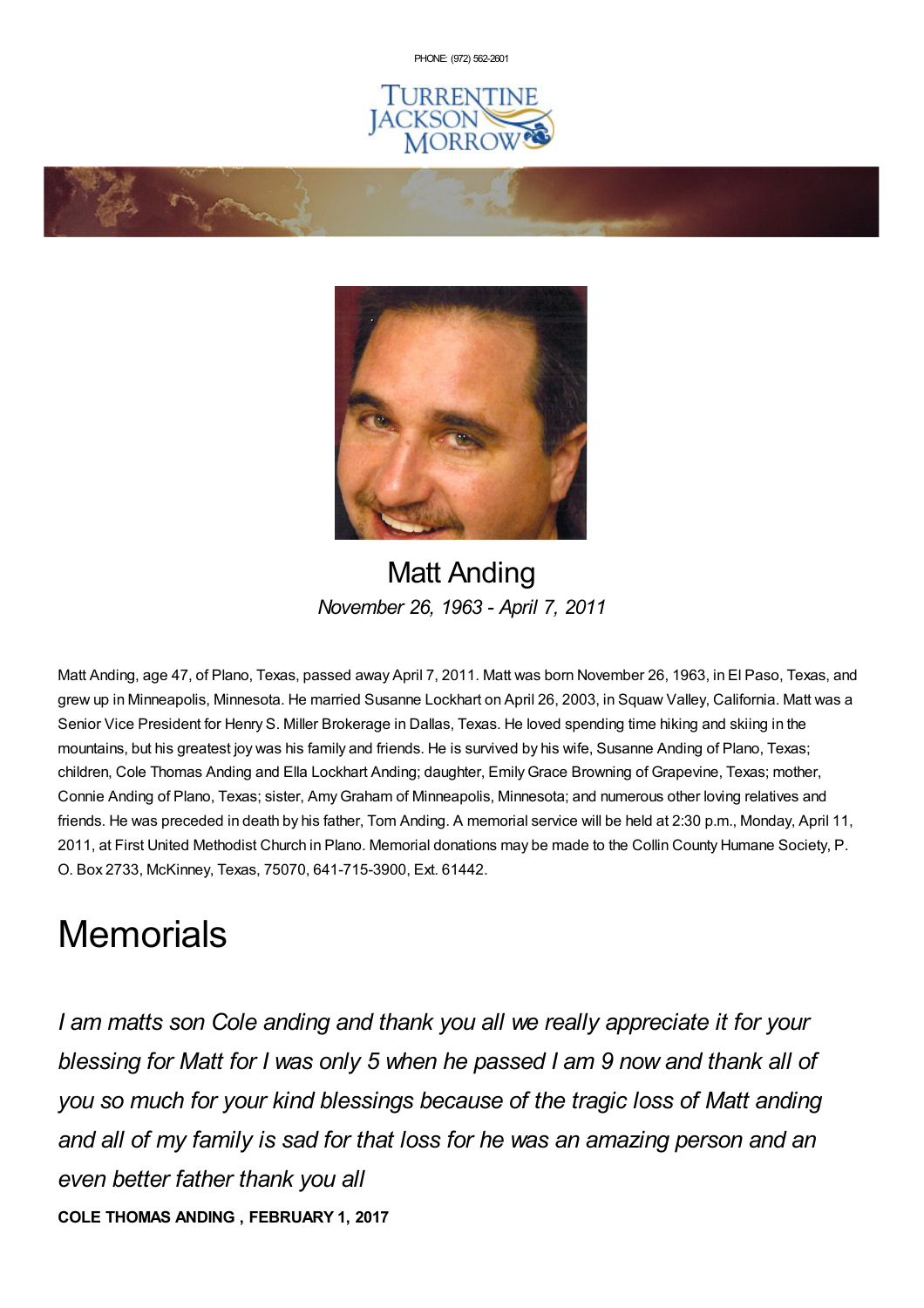*Suzanne,you don't know me,but I worked with Matt at Henry S.Miller.He was adorable,I worked in the mail room,and when he would come in,in the morning to pick up his mail,or to come in and do copies he always had a smile on his little face.I loved talking to him.I have been gone from there since 2009,and do not know if he still worked there or not.But I am so sorry,God will love and protect you and the babies.And in the still of the night listen and feel with your heart and you will feel him there.Most Respectfully,Carmella* **CARMELLA J VEST, DECEMBER 15, 2011**

*We are very deeply saddened to learn about Matt's sudden passing. Our hearts and prayers go out to all of the loved ones he left behind. We enjoyed Matt and Suznanne's company so much when we would visit Plano...usually meeting at a Mexican restaurant. May he rest in peace. We will miss you, Matt. Jeff and Brenda Ploen*

#### **JEFF AND BRENDA PLOEN, APRIL 18, 2011**

*Susanne, Like so many of Matt's other friends, I remember speaking with him at work when you first met. He was so happy, and excited about what could be. He was a great friend and I enjoyed the 8 years we worked together. I will miss him. Your family is in our thoughts and prayers.*

#### **JIM & SARA HOERTH, APRIL 14, 2011**

*Matt was a frequent presence in our home, since he and our older son Stuart were fast friends from primary school on. He always was very polite as well as pleasantly persistent -- two qualities that stood him in good stead in his days as salesman. Mrs. Browne remembers him standing with her in the kitchen and attempting to sell her some Pilgrim Cleaner coupons. (He never succeeded, but always found a polite and cheerful way to re-introduce the topic on succeeding visits!) He also had a delightful sense of humor. All in all, a truly memorable guy whose oresence will be sorely missed.*

### **MARY JO AND DONALD BROWNE, APRIL 13, 2011**

*I was so very sad to hear about Matt. Susanne, you and I met at the 25th class reunion. He was so lucky to find you! Matt and I were "locker buddies" from 5th-12th grade. He was always such a positive, happy go lucky friend. I am*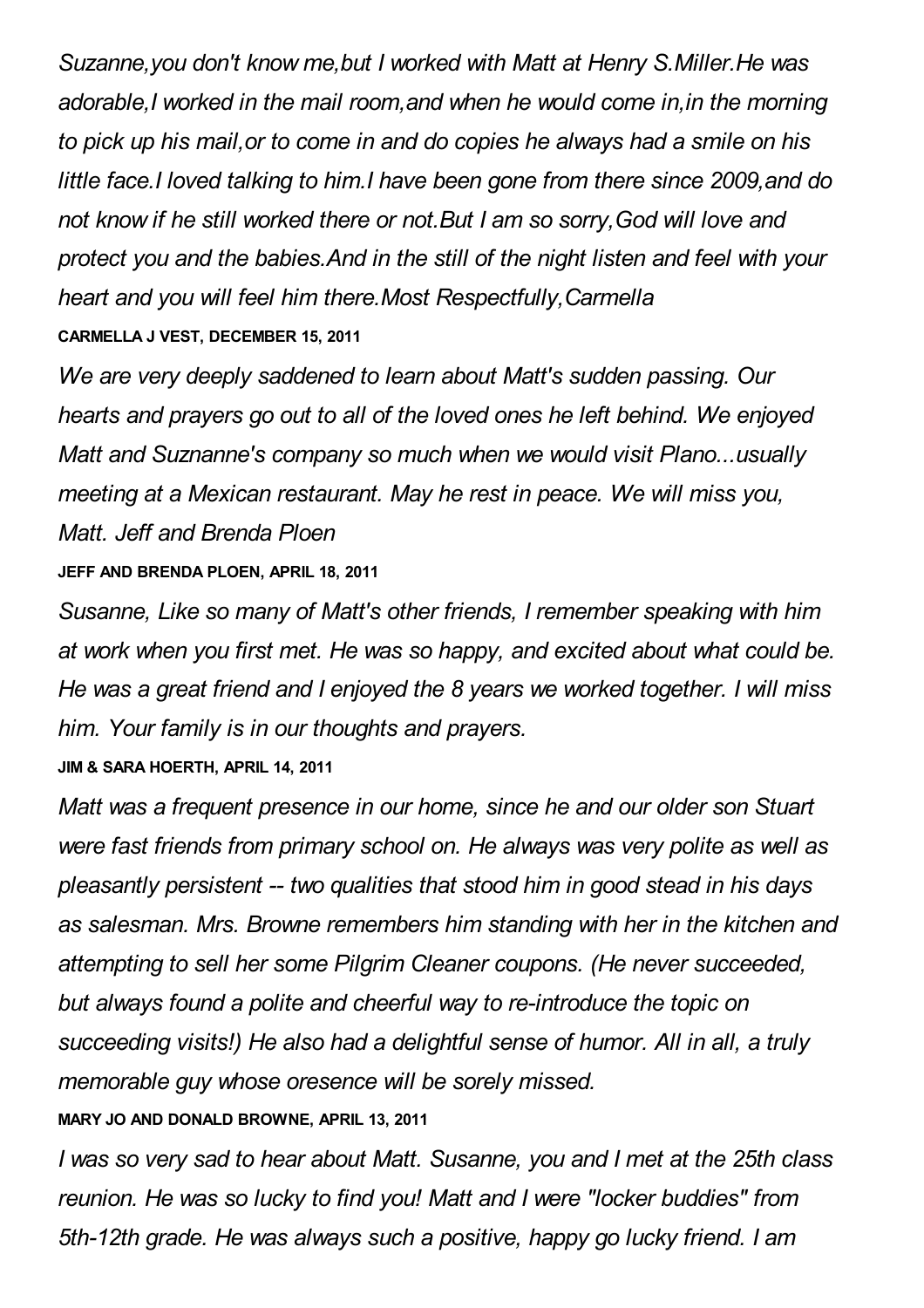*sure all of the GV and Hopkins schoolmates will be thinking fondly of him and keeping you in our prayers!*

**LOUISE (BROWN) ANDERSON, APRIL 13, 2011**

*Dear Amy and Mrs. Anding, I know the love your family shared through the years and I send my deepest sympathies! My heart is with all of you, Matt's wife and children, and his friends. New Mexico loves you.*

**LENA GALVAN SMITH, APRIL 12, 2011**

*Dear Anding Family: My deepest sympathy on Matt's passing. My brother Steve and he played ball together and Amy and Matt were good friends during our years at GV. Even though it has been over 30 years, Matt was they type of person you never forgot. You are all in my thoughts and prayers. Again, I am sorry for your loss.*

**TRACY (ERICKSON) ANDERSON, APRIL 12, 2011**

*Our prayers and thoughts are with you and your beautiful kids during this very hard time you are going through.*

**PATTY & STEVE MILLER, APRIL 11, 2011**

*Rhonda and I express our deepest sympathy. We are praying for you and the kids and the entire family.*

**CLIVE DONELAN, APRIL 11, 2011**

*Will miss All the great grilling we would do for each others family. He love the grill jalepenos and bacon rapped shrimp, I his smoked chicken was great. The occasional crazy basketball game in the drive way with the kids. I will miss his friendship.*

#### **WESLEY MORGAN, APRIL 11, 2011**

*I was so sad to hear about Matt. He was such a nice, fun, enjoyable person. I feel so lucky and thankful to have been able to meet him. Matt was a great guy and will be missed. My heart goes out to Susanne and the whole family during this very difficult time. My deepest sympathy, - Michelle Helmke* **MICHELLE COLLEEN HELMKE, APRIL 11, 2011**

*I am deeply saddened to hear of Matt's passing. He was a great person, always a smile and a friendly word. My thoughts and prayers go out to his*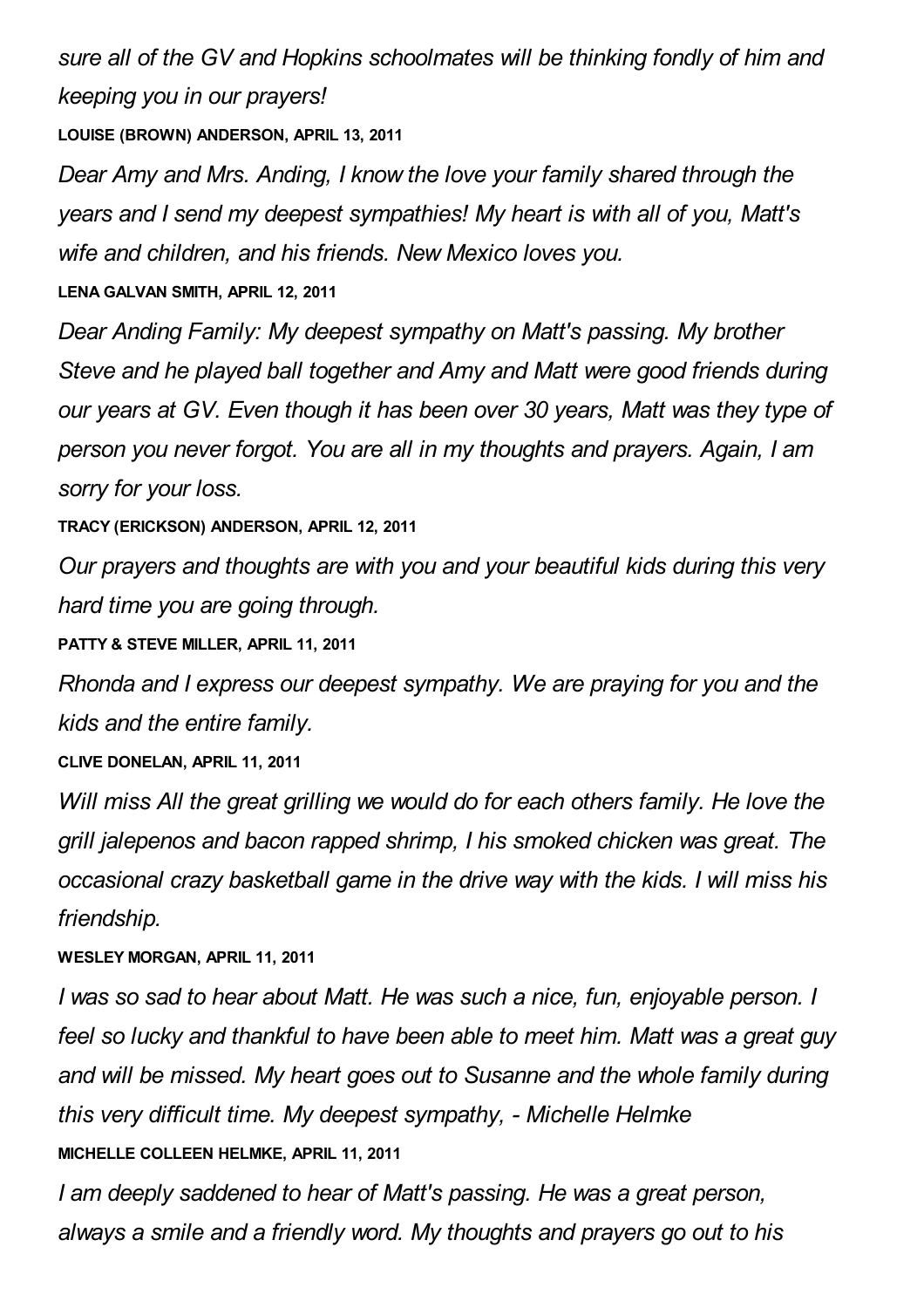*family and friends. With deepest sympathy, Felissa LaFlamme* **FELISSA LAFLAMME, APRIL 11, 2011**

*I was Matt's barber for the last few years. One of the first things I liked about Matt was the way his face lit up while speaking of his precious family. He told sweet, funny stories of his babies and spoke with incredible joy when he told me about and showed me pictures his lovely oldest daughter, Emily Grace. Also, he was kind to pull the husband card to help me book appointments with his wife. I'm going to miss Matt and his great stories. You all are in our prayers, Kristi Parker*

**KRISTI PARKER, APRIL 11, 2011**

*Matt was the one who hired me at PriMedia. He was always so helpful and fun! I am in disbelief and shock. Prayers for his family. May God bless you, Matt! Do not weep for me, for I am walking on streets of gold.* **MOLLY VAN DYKE, APRIL 11, 2011**

*I feel blessed to have called you friend. My heart is full of saddness today upon learning of your leaving this world. I know you will be missed by so many people whos lives you've touched. My deepest and most hearfelt condolences go to his family. You walk with the angels now. I will miss your kindness!!* **NICOLE LAFLAMME, APRIL 11, 2011**

*Matt you will be missed by all those you touched*

**CHAD LATIMER, APRIL 11, 2011**

*The world lost a great person on Thursday. My thoughts and prayers are you and your family.*

**MARK CHRISTOPHER KRAUS, APRIL 11, 2011**

*I am so sorry to hear about your loss. My thoughts and prayers are with you and the children at this time and always.*

**SHARON CASSARA, APRIL 11, 2011**

*Matt had a smile that could light up any room. Now we all have a night light up in heaven. My prayers for strength & comfort go out to all of Matt's family and friends.*

**KARI GREEN, APRIL 11, 2011**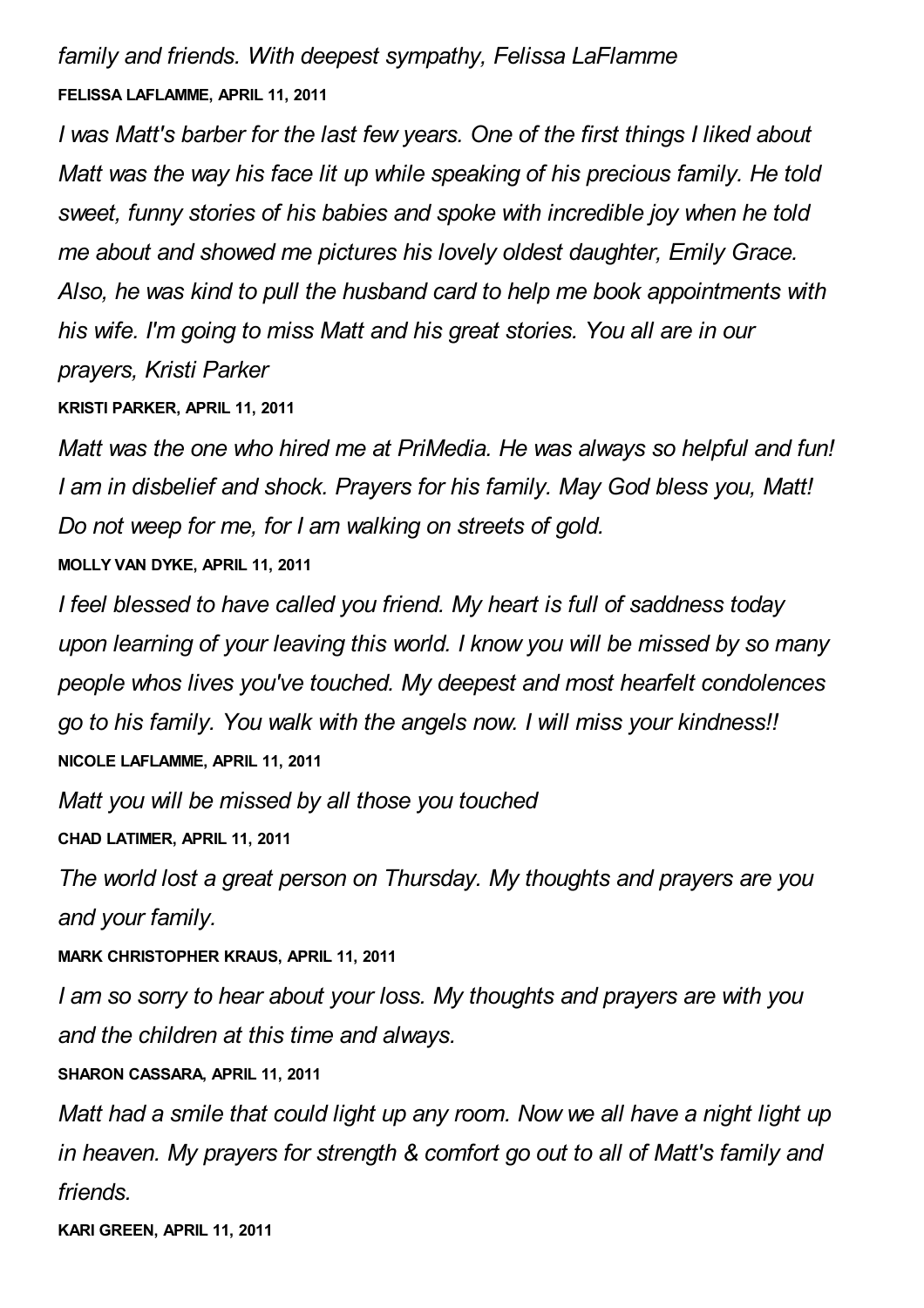*I am saddened by the news of Matts passing. My thoughts and prayers are with him and his family.*

**JOSH KLARIN, APRIL 10, 2011**

*I will always remember your big smile and big heart. I am so glad to have known you for the five years that I did.*

**ANNETTE WILLIAMS, APRIL 10, 2011**

*My thoughts are with Susanne and the family this morning. May you fwith comfort with time and fond memories. Stuart Prescott*

**STUART PRESCOTT, APRIL 10, 2011**

*We treasure the many wonderful memories we have from our long and deep friendship. We will miss your infectious smile and will never forget you. Love, Wayne and Dianne Graner*

## **WAYNE & DIANNE GRANER, APRIL 10, 2011**

*I have so many fond memories of Matt, growing up together in GV we all were a very close knit group, playing baseball together on our Broadway Tire Babe Ruth team to hanging out into our high school years. I have very fond memories of Matt and our times together. He will always hold a special place in my mind and heart and I laugh out loud when I think of him and the nicknames we had for each other, Gringo he always called me and I countered with Mandingo, RIP Mandingo, my friend.*

**MICHAEL MCGREEVEY, APRIL 10, 2011**

*Matt was a good guy who was true to his word and you could always count on him. Our thought and prayers go out to his family and co-workers at HSM. All of us need to take it "One Day at a Time" not knowing it could be our last!* **RON PUTNAM, APRIL 10, 2011**

*Our thoughts and prayers are with you at this difficult time. Working with and know Matt was an honor and a priviledge. He always had a smile and a kind word. His love for his family was always obvious in his conversations. He will be greatly missed by so very many.*

**BILL AND NANCY BAUER, APRIL 10, 2011**

*Susanne - Our hearts and prayers are with you and your family. If there is*